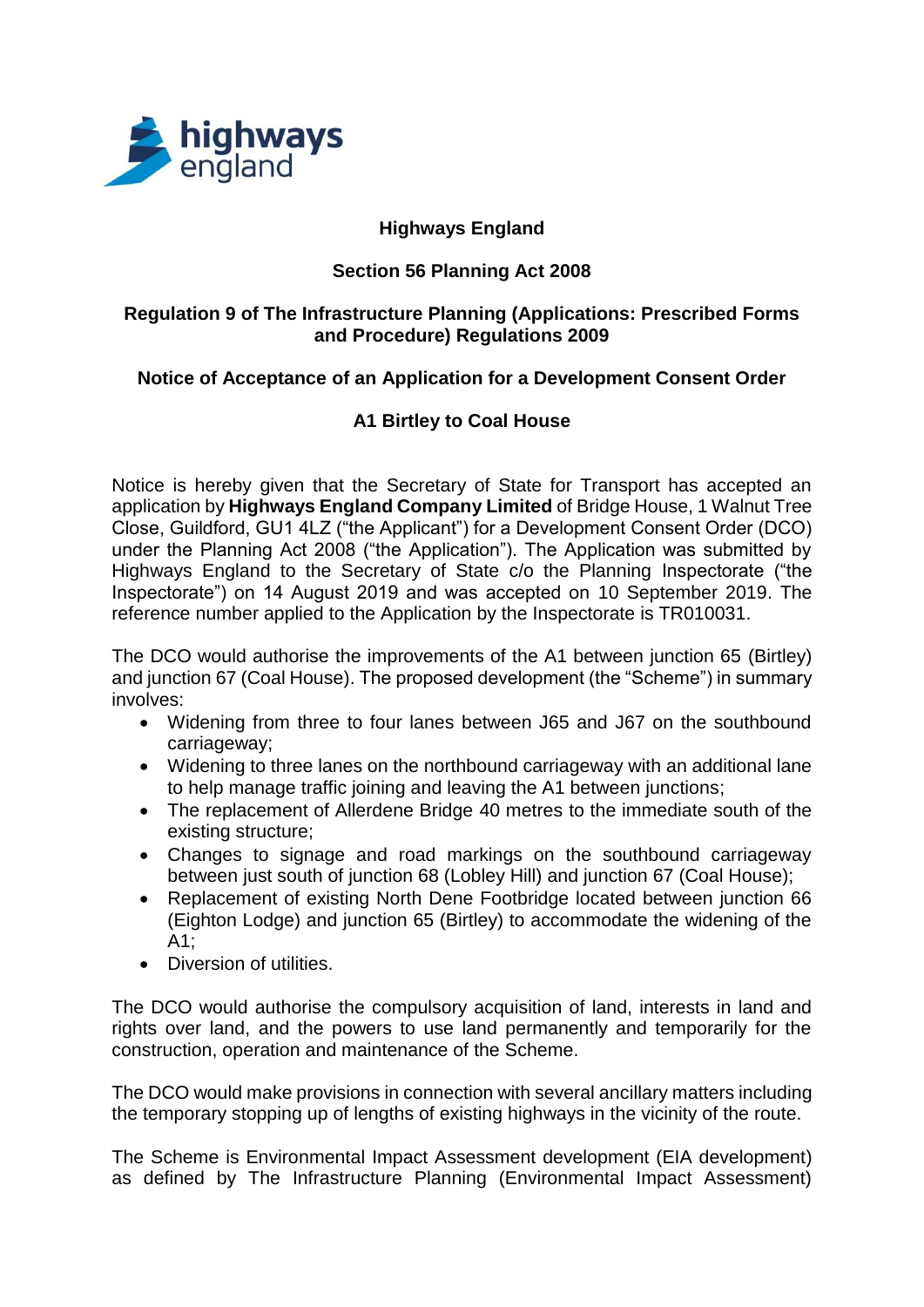Regulations 2017. The Application is therefore accompanied by an Environmental Statement.

The application form and accompanying documents, plans and maps, including the Environmental Statement can be viewed electronically and free of charge on the Scheme page of the Planning Inspectorate's National Infrastructure Planning website [https://infrastructure.planninginspectorate.gov.uk/projects/north-east/a1-birtley-to](https://infrastructure.planninginspectorate.gov.uk/projects/north-east/a1-birtley-to-coal-house-improvement-scheme/)[coal-house-improvement-scheme/](https://infrastructure.planninginspectorate.gov.uk/projects/north-east/a1-birtley-to-coal-house-improvement-scheme/) as from **Thursday 3 October 2019** at the following locations and times:.

| Location                 | <b>Opening Hours</b>         |
|--------------------------|------------------------------|
| The Hub Resource Centre  | Monday<br>$09:30 - 15:30$    |
| 16 Harraton Terrace      | Tuesday<br>$09:30 - 15:30$   |
| Durham Road              | Wednesday 09:30 - 15:30      |
| <b>Birtley</b>           | Thursday<br>$09:30 - 15:30$  |
| <b>DH3 2QG</b>           | Friday<br>$09:30 - 15:30$    |
|                          | Saturday<br>Closed           |
| Telephone: 0191 492 0434 | Sunday<br>Closed             |
|                          |                              |
| Gateshead Civic Centre   | Monday<br>$08:00 - 17:30$    |
| <b>Regent Street</b>     | Tuesday<br>$08:00 - 17:30$   |
| Gateshead                | Wednesday<br>$08:00 - 17:30$ |
| NE8 1HH                  | Thursday<br>$08:00 - 17:30$  |
|                          | Friday<br>$08:00 - 17:00$    |
| Telephone: 0191 433 3000 | Saturday<br>Closed           |
|                          | Sunday<br>Closed             |
|                          |                              |

Copies may also be purchased from the project team using the contact details at the end of this notice. Copies of the suite of application documents can be obtained for a charge of £2,300 + VAT for hard copies. On request, a CD/DVD/USB containing these documents will be provided free of charge. Copies of individual documents are also available on request and a charge may apply

Any person may make representations on the Application to the Secretary of State (i.e.: giving notice of any interest in or objection to the Application). Any representation relating to the Application must be submitted on a registration form and give the grounds on which it is made. The Inspectorate have issued detailed advice on registering as an interested party and making a relevant representation, to which you are advised to have regard. This Advice Note (8.2 – How to Register to Participate in an Examination) is published on the National Infrastructure Planning website under 'Legislation and Advice' and can be found at:

[https://infrastructure.planninginspectorate.gov.uk/legislation-and-advice/advice](https://infrastructure.planninginspectorate.gov.uk/legislation-and-advice/advice-notes/)[notes/](https://infrastructure.planninginspectorate.gov.uk/legislation-and-advice/advice-notes/)

The Registration and Relevant Representation form will be made available by the Inspectorate once the registration / representation period has opened on the relevant page for the Application via the National Infrastructure Planning website [https://infrastructure.planninginspectorate.gov.uk/projects/north-east/a1-birtley-to](https://infrastructure.planninginspectorate.gov.uk/projects/north-east/a1-birtley-to-coal-house-improvement-scheme/)[coal-house-improvement-scheme/.](https://infrastructure.planninginspectorate.gov.uk/projects/north-east/a1-birtley-to-coal-house-improvement-scheme/)

Alternatively, you can request a hard copy of the form by telephoning **0303 444 5000** quoting the name of the Application and the Inspectorate's reference number